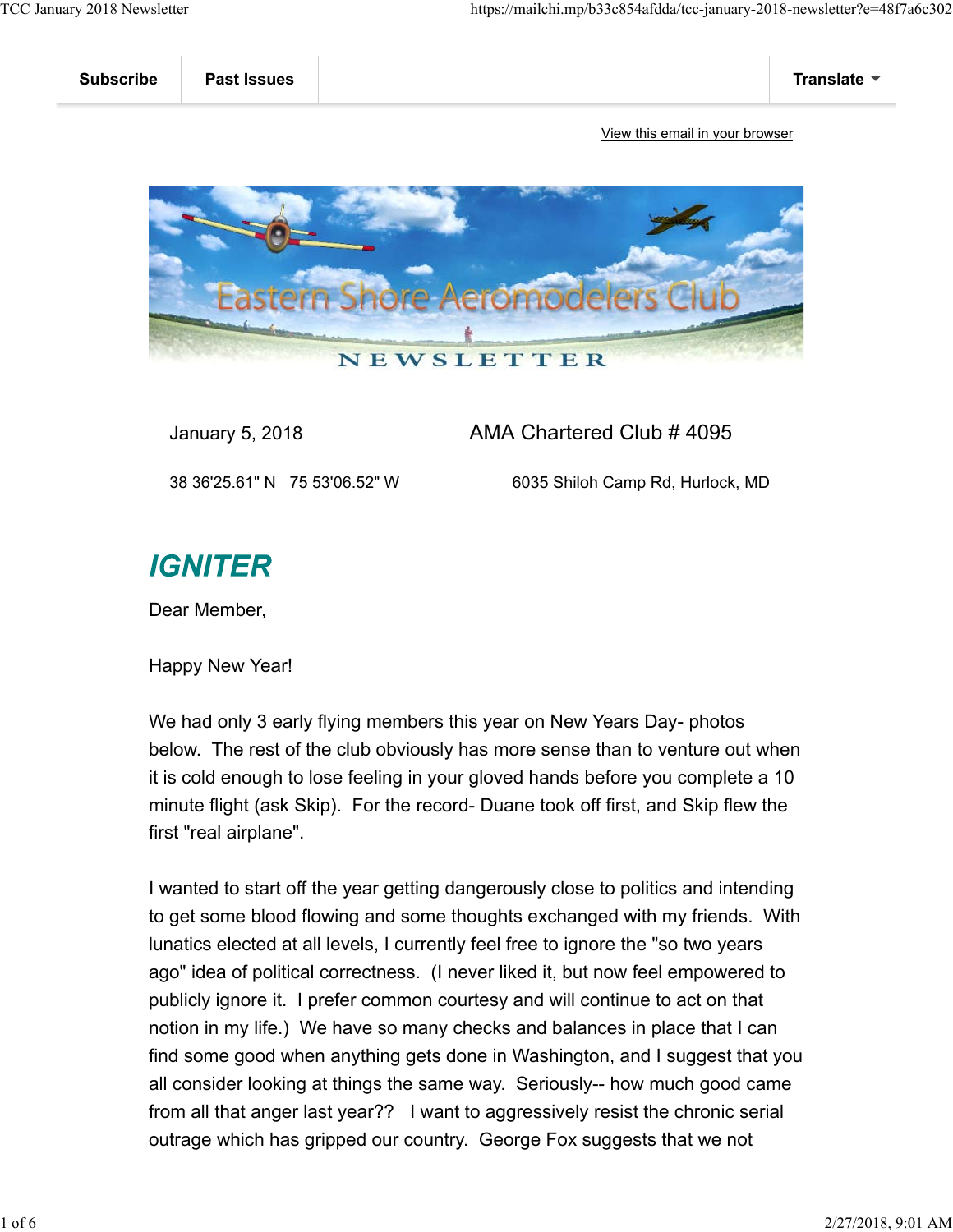our thinking. I like the idea that we can still choose to be positive in our own sphere of influence, we can choose outreach over outrage, micro celebration over micro aggression, and uplift over upset. We can change the channel and watch old westerns instead of the 24/7 news feed from far left or far right. I wore my Dad's black hat (picture below) to remind me that I have been called "evil" and my motives questioned. (so far no groping charges) I also have some good friends and folks who join me in making the space we live in a better place because we are working at mutual goals. I say again- Happy New Year, and add that we can choose to make it so.

Jack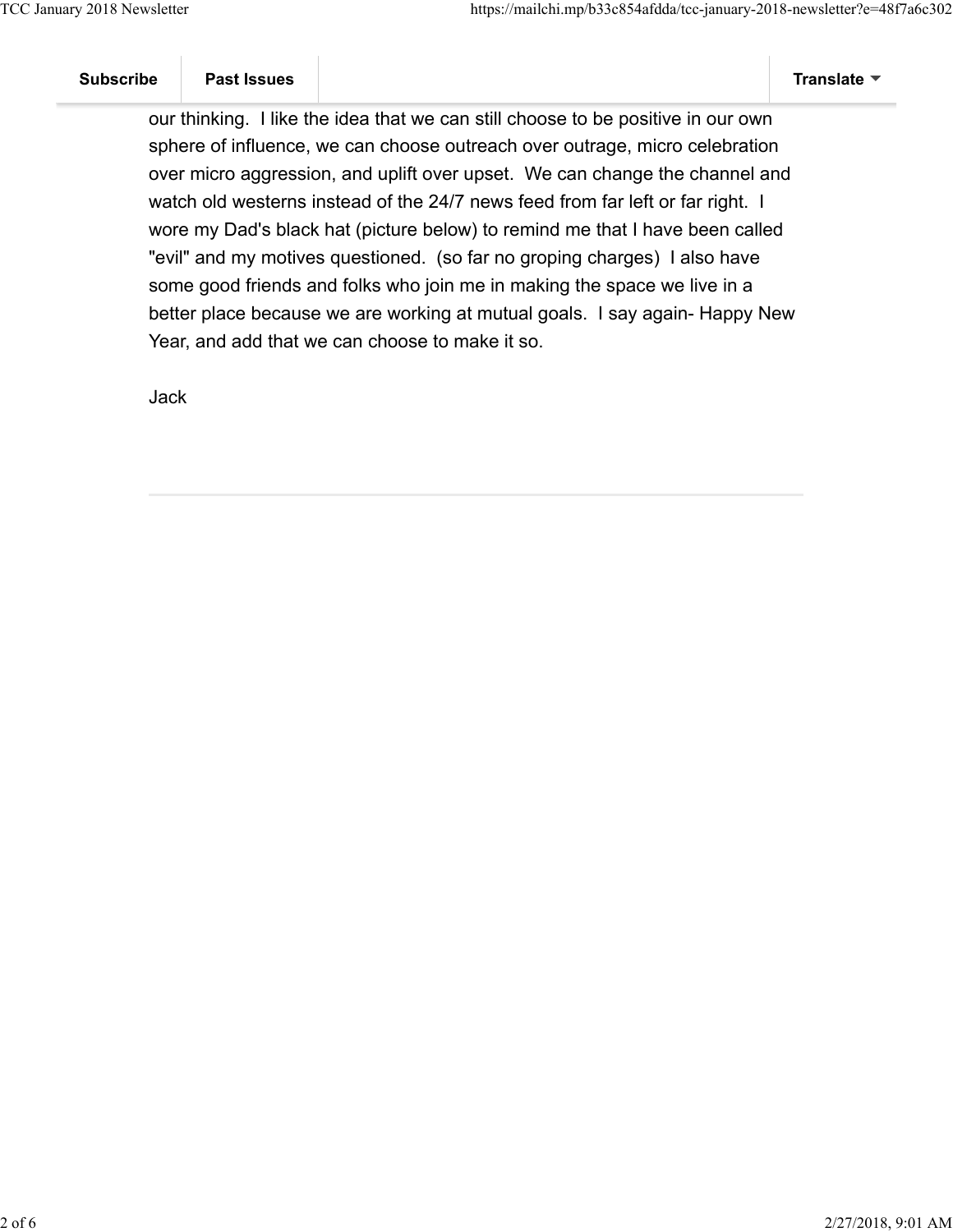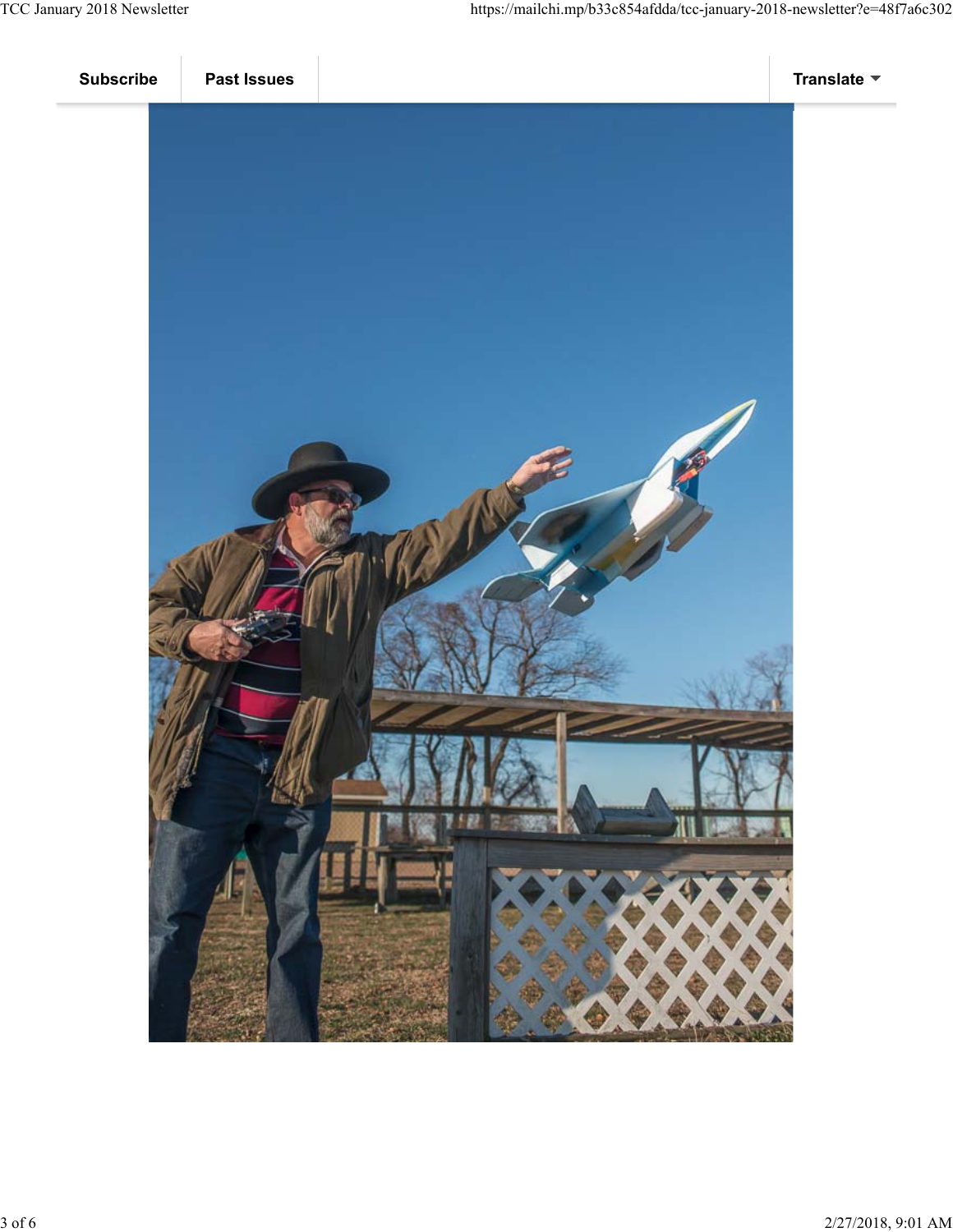

### A Meeting was called to order on . . .

December 13, 2017 at the Train Station at 7pm. We had 17 members in attendance. The Treasurer reported \$6030.88 in savings and \$660.96 in checking. We have 30 paid up members, so those in attendance were shamed into considering joining the club soon if they had not already done so.

The FAA requirement for pilot registration has been reinstated as law. Those already registered are in compliance, those who registered and asked to be refunded will now need to register to fly lawfully. The AMA continues to further the goal of national recognition as a community based organization which ultimately should serve the dual purpose of providing safe flying sites and members recognized by the FAA without further registration.

Since the real purpose of the meeting was to eat and talk, we closed the official meeting portion at 7:07 and enjoyed some food and lively discussion until almost 8:30 without a single member dozing off.

There are still a few DVDs left to give out with slideshows from 2017. See Jack if you want one. New member cards are being produced and should be available if ever we get decent temperatures and wind at the field.

## The Official 2018 Club Calendar- Check the website for more up to the minute schedule changes.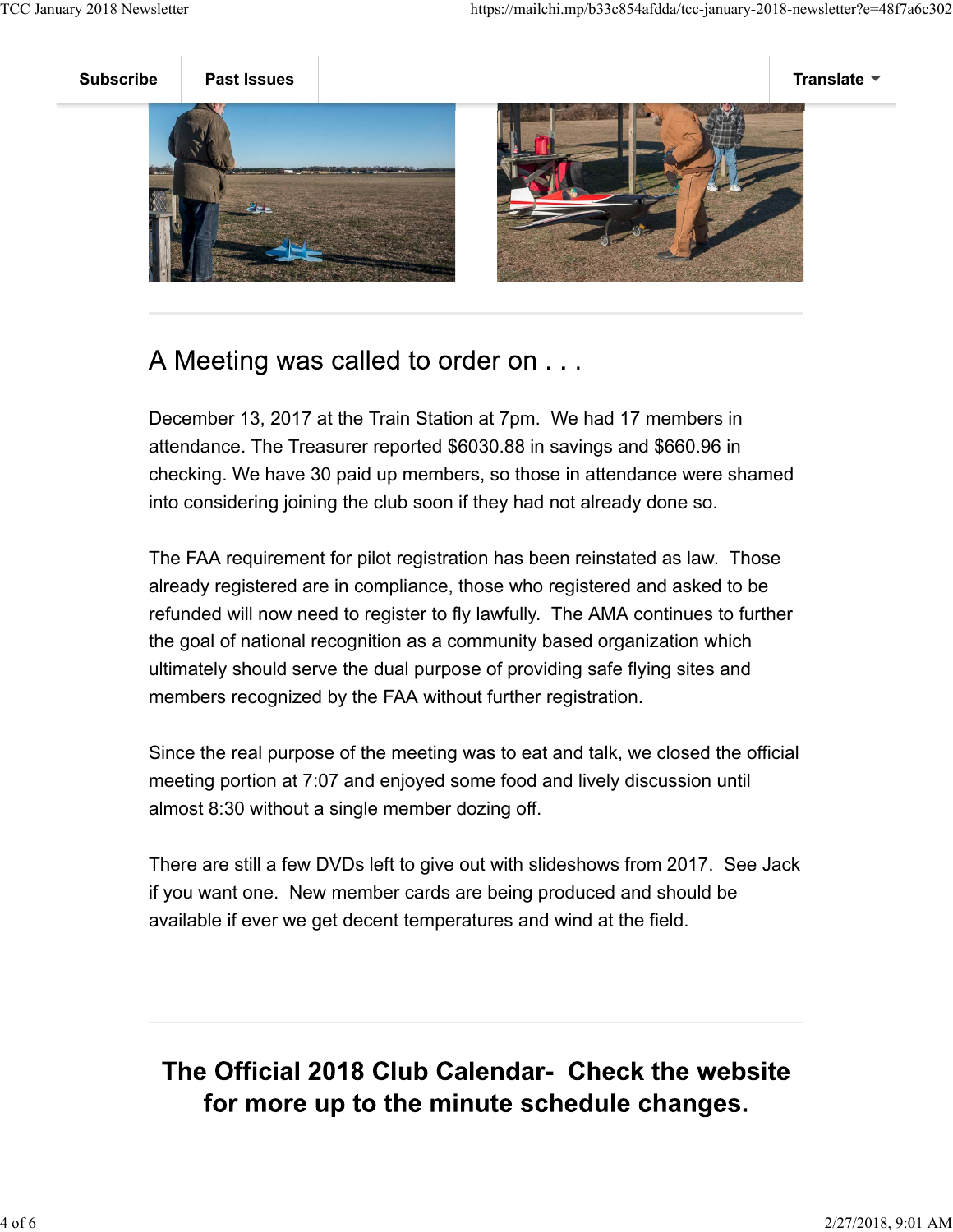- July 11 Club Meeting at the FIELD 7pm
- August 8 Club Meeting at the FIELD 7pm
- August 11 & 12 Jim Coll  $\bullet$ Stunt Contest ??
- August 18 & 19 IMAC ??  $\bullet$
- September 12 Club Meeting at the FIELD 7pm
- October 10 Club Meeting at the Train Station 7pm
- November 14 Club meeting at the Train Station 7pm
- December 12 Christmas  $\bullet$ Party Meeting 7pm — at the Train Station - potluck

Form

| <b>Support Our Local</b>              | Happy Birthday to You           |                                |
|---------------------------------------|---------------------------------|--------------------------------|
| <b>Hobby Shops</b>                    | <b>Carol Chapis</b>             |                                |
| <b>Hobby Stop</b><br>22762 Sussex Hwy | George Fox                      | Links                          |
| Seaford, DE<br>302-629-3944           | Sarge Johnson                   | <b>AMA Website</b>             |
| Hobby Town of                         | Mike Kearney                    | <b>AMA - District IV</b>       |
| <b>Easton</b><br>106 Marlboro Ave     | <b>Jack Rosemere</b>            | <b>Know Before You Fly</b>     |
| Easton, MD<br>410-822-7800            | Jack Upchurch (the<br>evil one) | <b>FAA- Pilot Registration</b> |
| <b>Checkered Flag</b>                 |                                 | <b>Renewal Membership</b>      |

**Hobbies** 22 Sarah Circle Suite A